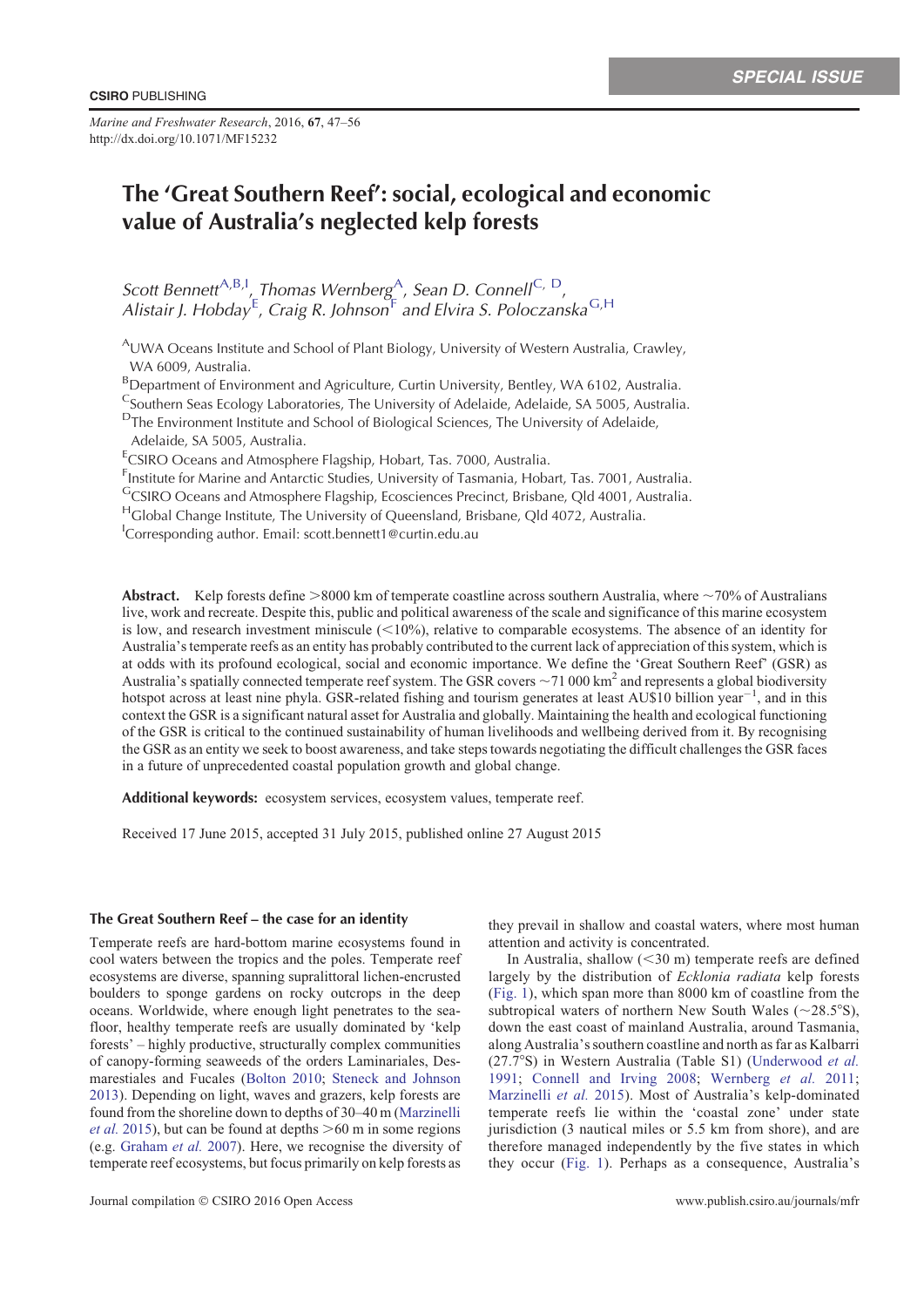<span id="page-1-0"></span>

**Fig. 1.** The Great Southern Reef (GSR) straddles five states across the southern coastline of the Australian continent. Rocky reefs run almost continuously around the southern coastline, where kelp forests dominated by the small common kelp (*Ecklonia radiata*, middle) are a defining feature of the GSR. The reef is home to some of the most unique temperate marine organisms in the world, such as the endemic harlequin fish (*Othos dentex*, left) and myriad invertebrates (right) (photographs: T. Wernberg).

temperate reefs have long been perceived and managed in local contexts, without broader recognition of their significance as an interconnected system. This lack of identity stifles public and political awareness about their importance, not only of their ecology *per se*, but also their importance to the livelihoods of millions of Australians who live, work and engage in recreation around them, and in providing valuable ecosystem services to Australians.

Just as the Great Barrier Reef (GBR) is recognised as an entity made up of more than 2900 individual reefs dominated by corals ([Day 2002](#page-7-0)), Australia's temperate reefs should be considered collectively as an entity made up of thousands of kilometres of rocky temperate reefs, dominated by kelp forests and interconnected through oceanographic [\(Coleman](#page-7-0) *et al.* 2011; [Wernberg](#page-9-0) *et al.* 2013*a*), ecological [\(Irving and Connell 2006](#page-7-0); [Connell and Irving 2008;](#page-7-0) [Vanderklift and Wernberg 2008\)](#page-9-0) and evolutionary [\(Phillips 2001\)](#page-8-0) processes – truly a Great Southern Reef (GSR). Here we show that lack of awareness and investment in research focussed on temperate reefs is at odds with the social, ecological and economic significance of the GSR. Australians ignore the GSR and its contribution to our society at our peril, but current levels of scientific engagement and public awareness threaten the health and future function of this significant integrated marine ecosystem. A multiscale view of the GSR as an integrated system would help advance management approaches that recognise both regional differences ([Connell 2007](#page-7-0)), connectivity and ecosystem values [\(Magris](#page-8-0) *[et al.](#page-8-0)* 2014), and assist the marine planning process based on the principles of Comprehensiveness, Adequacy and Representativeness (Day *[et al.](#page-7-0)* 2003; [Lourie and Vincent 2004](#page-8-0)) for Australian waters.

### The ecological setting

The Great Southern Reef is a global biodiversity hotspot for multiple taxa including seaweeds, sponges, crustaceans, chordates, bryozoans, echinoderms and molluscs ([Tables 1](#page-2-0), S2) [\(Bolton 1994](#page-6-0); [O'Hara and Poore 2000](#page-8-0); [Kerswell 2006](#page-8-0); [Barnes](#page-6-0) [and Griffiths 2008;](#page-6-0) [Shenkar and Swalla 2011](#page-8-0); [Poore and Bruce](#page-8-0) [2012;](#page-8-0) Stöhr *et al.* 2012; [Van Soest](#page-8-0) *et al.* 2012). In addition it is estimated that tens of thousands of species are yet to be discovered and described [\(Butler](#page-7-0) *et al.* 2010; [Appeltans](#page-6-0) *et al.* 2012; [Van Soest](#page-8-0) *et al.* 2012), many of which could play important functional roles within the GSR (e.g. [Knudsen and Clements](#page-8-0) [2013\)](#page-8-0). Importantly, many of the species found on the GSR make use of both the temperate reef habitat itself and adjoining interreef habitats such as seagrass meadows in shallow waters and the sponge 'gardens' that characterise deeper rocky reef habitats. As well as being important assemblages in their own right, these intermediary habitats facilitate connectivity among reefs [\(Vanderklift and Wernberg 2008\)](#page-9-0) and act as nursery grounds for many species [\(Jenkins and Wheatley 1998](#page-7-0)).

A remarkable feature of the biodiversity of the GSR is the high rate of endemism within many taxa. For seaweeds, for example, the GSR is a global hotspot of endemism at the genus level [\(Kerswell 2006](#page-8-0)), indicating deep evolutionary isolation since the Oligocene that has resulted in unique and diverse biota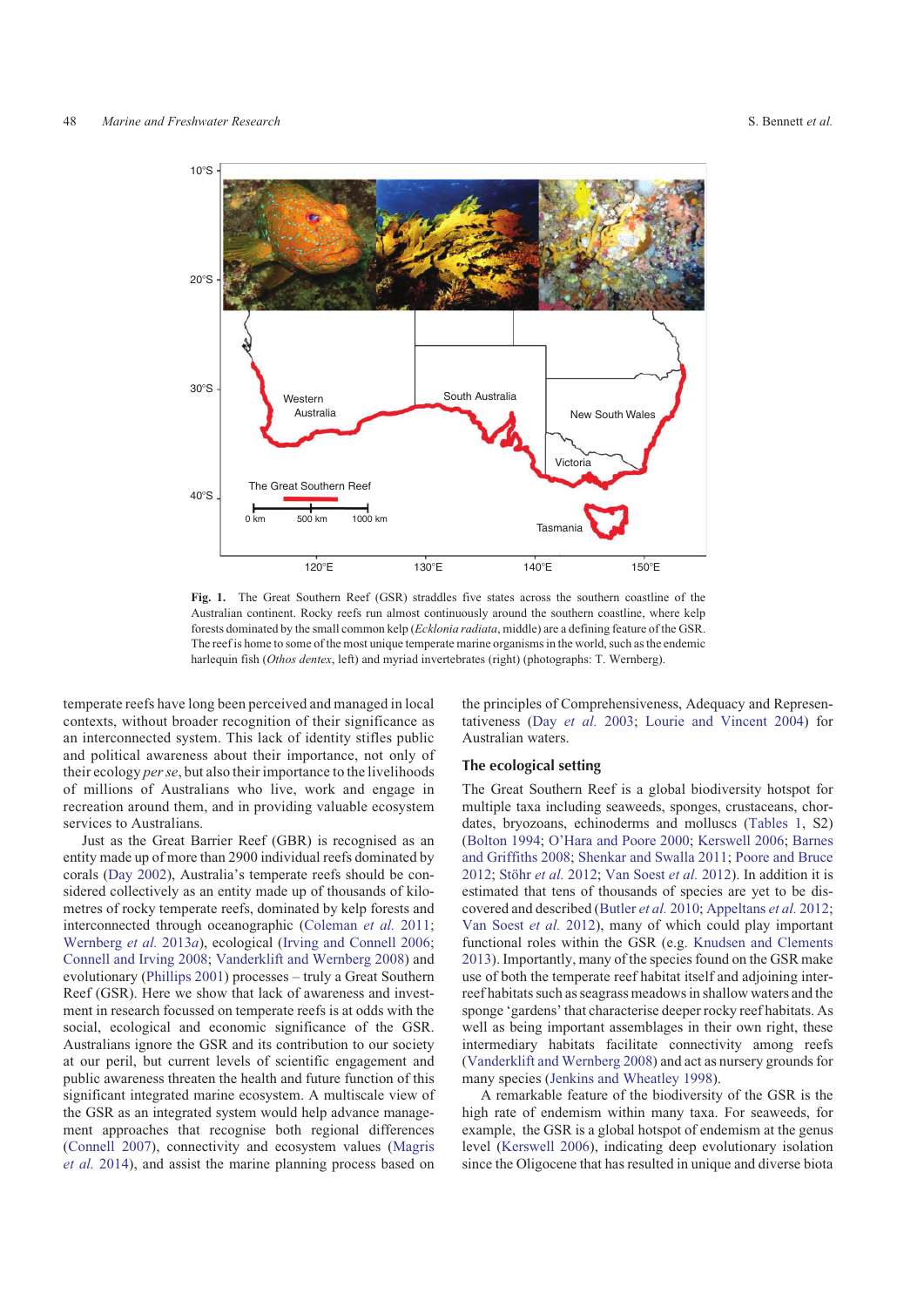<span id="page-2-0"></span>

| Physical characteristics       |                                                                                  |
|--------------------------------|----------------------------------------------------------------------------------|
| Area $(0-30$ -m depth)         | 71 389 $km^2$                                                                    |
| Coastline length               | 8100 km                                                                          |
| Human population               | 15 890 000                                                                       |
| Biodiversity and endemism      |                                                                                  |
| <b>Seaweeds</b>                | Richness = $978^{\text{A}}$ , endemism = $40-77\%$ (1)                           |
| <b>Invertebrates</b>           | Richness = 4100, endemism = $22-56\%$ (1-4)                                      |
| Fishes                         | Richness = 731, endemism = $n/a$                                                 |
| Commercial fisheries           |                                                                                  |
| Rock lobster                   | Catch = 9199 t, gross production value = $$376.3$ million year <sup>-1</sup>     |
| Abalone                        | Catch = 3614 t, gross production value = \$136.3 million year <sup>-1</sup>      |
| Recreational fisheries         |                                                                                  |
| Coastal waters                 | Participants = 724 735, revenue = $$553.8$ million year <sup>-1</sup>            |
| Economic importance of tourism |                                                                                  |
| Metropolitan                   | Expenditure = $$28196$ million year <sup>-1</sup> , importance = 2.4% of revenue |
| Regional                       | Expenditure = $$9829$ million year <sup>-1</sup> , importance = 7.4% of revenue  |

**Table 1. Physical, biological and economic attributes of the Great Southern Reef** For details and data sources see Tables S1–S5. All dollar values are AU\$

A[Wernberg](#page-9-0) *et al.* (2013*a*) reported 1499 species of seaweeds across southern Australia. This is the most recent and up-to-date estimate of seaweed species richness for Australia's temperate seaweed flora.

([Hommersand 1986\)](#page-7-0). An estimated 77% of the 565 species of red seaweed found on the GSR are not found anywhere else on Earth [\(Phillips 2001\)](#page-8-0), whereas the rates of endemism for most other phyla range between 30 and 60% of the total species pool (Tables 1, S2).

The physical driver behind the GSR's high diversity and endemism is thought to be the stable climatic and geological history it has experienced over the past 50 million years (cf. the biodiversity hotspot in the tropical Indo-Pacific: [Bellwood and](#page-6-0) [Meyer 2009\)](#page-6-0) along with its geographical isolation [\(Phillips 2001](#page-8-0); [Langlois](#page-8-0) *et al.* 2012). The ecology of the GSR is shaped in large part by boundary currents that flow poleward along both coasts of Australia, transporting warm nutrient-poor water across Australia's temperate coastline (e.g. [Wernberg](#page-9-0) *et al.* 2013*a*). The Leeuwin Current flows southwards down the west coast and wraps along the southern coastline of the continent, whereas the East Australian Current extends down the east coast and penetrates along the east coast of Tasmania during summer ([Condie](#page-7-0) [and Dunn 2006](#page-7-0)). These currents play an important role in the connectivity of larvae and propagules throughout the GSR ([Condie](#page-7-0) *et al.* 2005; [Coleman](#page-7-0) *et al.* 2011) and maintain relatively stable climatic conditions over seasonal and evolutionary time scales [\(McGowran](#page-8-0) *et al.* 1997; [Condie and Dunn 2006\)](#page-7-0). Interestingly, however, although many species are shared between the eastern and western GSR, such as the dominant habitat-forming kelp *Ecklonia radiata* [\(Connell and Irving 2008](#page-7-0); [Marzinelli](#page-8-0) *et al.* [2015](#page-8-0)), these regions have been connected through the Bass Strait for only  $\sim$ 10 000 years [\(Waters 2008\)](#page-9-0) and still have low genetic connectivity ([Waters 2008;](#page-9-0) [Coleman](#page-7-0) *et al.* 2013) and distinct biogeographical affinities [\(Waters](#page-9-0) *et al.* 2010).

The biological engine of the GSR are the kelp forests, which provide both the habitat and trophic foundation to support the system. Kelp forests are among the most productive ecosystems on the planet, with rates of productivity often exceeding that of the most intensively managed agricultural systems [\(Mann 1973](#page-8-0)). For example, the kelp forests of the GSR produce as much as 65 tonnes of biomass per hectare per year ([de Bettignies](#page-7-0) *et al.* [2013](#page-7-0)), which is over 16 times more than Australia's most fertile wheat fields [\(http://www.ausgrain.com.au](http://www.ausgrain.com.au), accessed 3 December 2014). This biological powerhouse then feeds directly into coastal ecosystems as food and detritus [\(Bustamante and Branch](#page-6-0) [1996](#page-6-0); [Wernberg](#page-9-0) *et al.* 2006; [Vanderklift and Wernberg 2010](#page-9-0); [Krumhansl and Scheibling 2012\)](#page-8-0), critical for the energy and nutrient cycles supporting the rich marine life throughout the GSR and out into the wider ocean beyond shelf waters ([Thomp](#page-8-0)son *[et al.](#page-8-0)* 2011). The high diversity and endemism of the GSR make it globally unique and intrinsically fascinating both aesthetically and scientifically. In addition, its sheer scale and close proximity to more than two-thirds of the Australian population ([ABS 2001](#page-6-0)) means that the GSR forms an integral part of Australian culture and society. In turn, the GSR plays an important role in Australia's national economy, supporting a range of tourism ventures, and recreational and commercial fisheries.

#### Ecosystem services and the economics of the GSR

Ecosystem goods and services (herein referred to collectively as ecosystem services) are the direct (e.g. food production) or indirect (e.g. climate regulation, nutrient cycling, coastal protection) benefits that humans derive from ecosystems [\(Costanza](#page-7-0) [et al. 1997\)](#page-7-0). Quantifying the value of ecosystem services provided by the Great Southern Reef is critical as one measure of its importance to society, and to enable comparisons with other natural systems. Remarkably, analysis of 961 studies from a global database revealed that the value of ecosystem services provided by temperate reefs or kelp forest have scarcely been quantified for any region, let alone in Australia (Marine Ecosystem Services Partnership (MESP), see [http://www.mar](http://www.marineecosystemservices.org/)[ineecosystemservices.org/](http://www.marineecosystemservices.org/), accessed 2 December 2014) [\(Fig. 2](#page-3-0)). As a result, major global and regional assessments of the value of ecosystem services do not recognise temperate reefs as distinct ecosystems but instead aggregate them with other shelf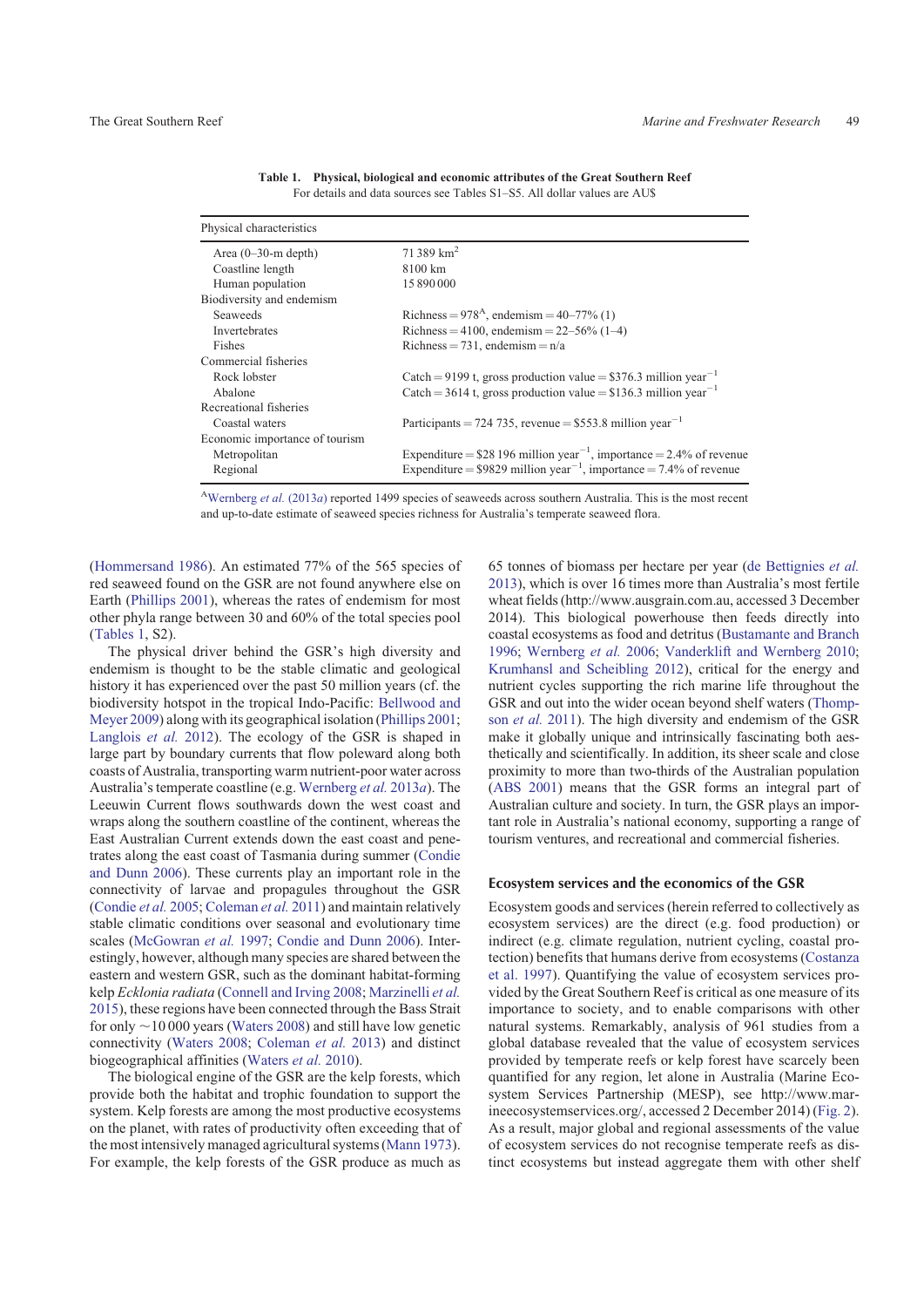<span id="page-3-0"></span>habitats [\(Costanza et al. 1997,](#page-7-0) 2014; [de Groot](#page-7-0) *et al.* 2012). On the basis of these global assessments, the economic value of habitats that include temperate reefs is estimated at US\$26 226–  $28917$  ha<sup>-1</sup> year<sup>-1</sup> based on 2007 dollar values ([de Groot](#page-7-0) *et al.* [2012;](#page-7-0) [Costanza](#page-7-0) *et al.* 2014). These estimates inevitably misrepresent the value of temperate reefs for several reasons, not least of which is that without data on ecosystem services specifically provided by temperate reefs, their contribution cannot be included in the overall valuation. The profound implications of this are illustrated for coral reefs, where the estimated value of ecosystem services increased by a factor of 42 between 1997 and 2012, primarily due to new research on the value of coral reefs ([Costanza](#page-7-0) *et al.* 2014). Similar valuations would likely apply to temperate reefs; however, currently there are insufficient studies to accurately estimate their value. For example, kelp forests are



**Fig. 2.** The number of case studies on the value of ecosystem services from marine ecosystems worldwide. Open bars represent the number of studies within each category that are relevant to temperate reefs, despite not being the focus of the study. Just 17 of 961 studies in total were considered relevant to temperate reefs. Data provided by the Marine Ecosystem Services Partnership (MESP, see [http://www.marineecosystemservices.org/\)](http://www.marineecosystemservices.org/).

capable of rapid biomass accumulation and represent globally significant standing stocks of carbon. Information on the fraction that is sequestered into long-term carbon sinks such as marine sediments and deep ocean, thus contributing to climate change mitigation, is unknown [\(Laffoley and Grimsditch 2009](#page-8-0)). Harvesting and appropriate use of seaweeds from cultivated and wild sources (e.g. biofuels) could play a significant role in greenhouse gas mitigation ([Chung](#page-7-0) *et al.* 2011), but does not factor into current valuations of temperate reef ecosystems. Similarly, the indirect positive effect of kelp forests enhancing fisheries ([Bertocci](#page-6-0) *et al.* 2015) is unaccounted for.

Although they are conservative, existing estimates of the value of ecosystem services from temperate reefs highlight the important contribution that they make to human welfare, particularly for services that do not directly contribute to the economy. The value of seaweed and seagrass habitats estimated by [Costanza](#page-7-0) *et al.* (1997) was almost entirely attributable to nutrient cycling within these ecosystems. On reefs shallower than 30 m where seaweed canopies dominate, the GSR covers  $\sim$ 7.14  $\times$  10<sup>6</sup> ha [\(Table 1\)](#page-2-0), equating to as much as AU\$187 billion year<sup> $-1$ </sup> of nutrient cycling services that are critical to human welfare but currently do not feature in Australia's gross domestic product (GDP). Other more tangible ecosystem services that directly contribute to GDP, such as food production and recreation (e.g. tourism, fishing and surfing) are also missing from this valuation even if they make a significant contribution to the value of temperate reef ecosystems. Here we evaluate the ecosystem services provided by the GSR that directly contribute to the Australian economy and provide tens of thousands of jobs in industries such as commercial fishing, retail (e.g. surfing and fishing supply businesses), hospitality and tourism.

There are many commercial fisheries operating along the GSR. The two most valuable are the rock lobster and abalone fisheries, which together contribute  $\sim$  AU\$500 million year<sup>-1</sup> to the Australian economy [\(Table 1,](#page-2-0) Fig. 3). The Western Australian rock lobster fishery is the most valuable single-species fishery in the country and is worth  $\sim$ AU\$185 million year<sup>-1</sup> (Table S3). Similarly, wild-caught abalone in Tasmania alone are worth almost AU\$100 million year<sup>-1</sup> (Table S3). By way of comparison, the combined gross value of commercial fisheries catches from the GBR region is  $\sim$ AU\$120 million year<sup>-1</sup> [\(Deloitte Access](#page-7-0)



**Fig. 3.** Economic importance of the Great Southern Reef (GSR). The Western Australian rock lobster (*Panulirus cygnus*, left picture) is Australia's largest single species fishery, worth AU\$185 million year<sup>-1</sup>. Wild-caught abalone, including blacklip ablone (*Haliotis rubra*, centre), contribute  $\sim$ AU\$140 million year<sup>-1</sup> to Australia's economy before processing. Recreational activities (right), such as diving, fishing and surfing, on the GSR attract millions of participants every year and inject tens of millions of dollars into regional coastal economies. Rock lobster photograph  $\circ$  J. Costa 2013 (reproduced with permission); abalone and recreation photographs  $\circ$  S. Bennett.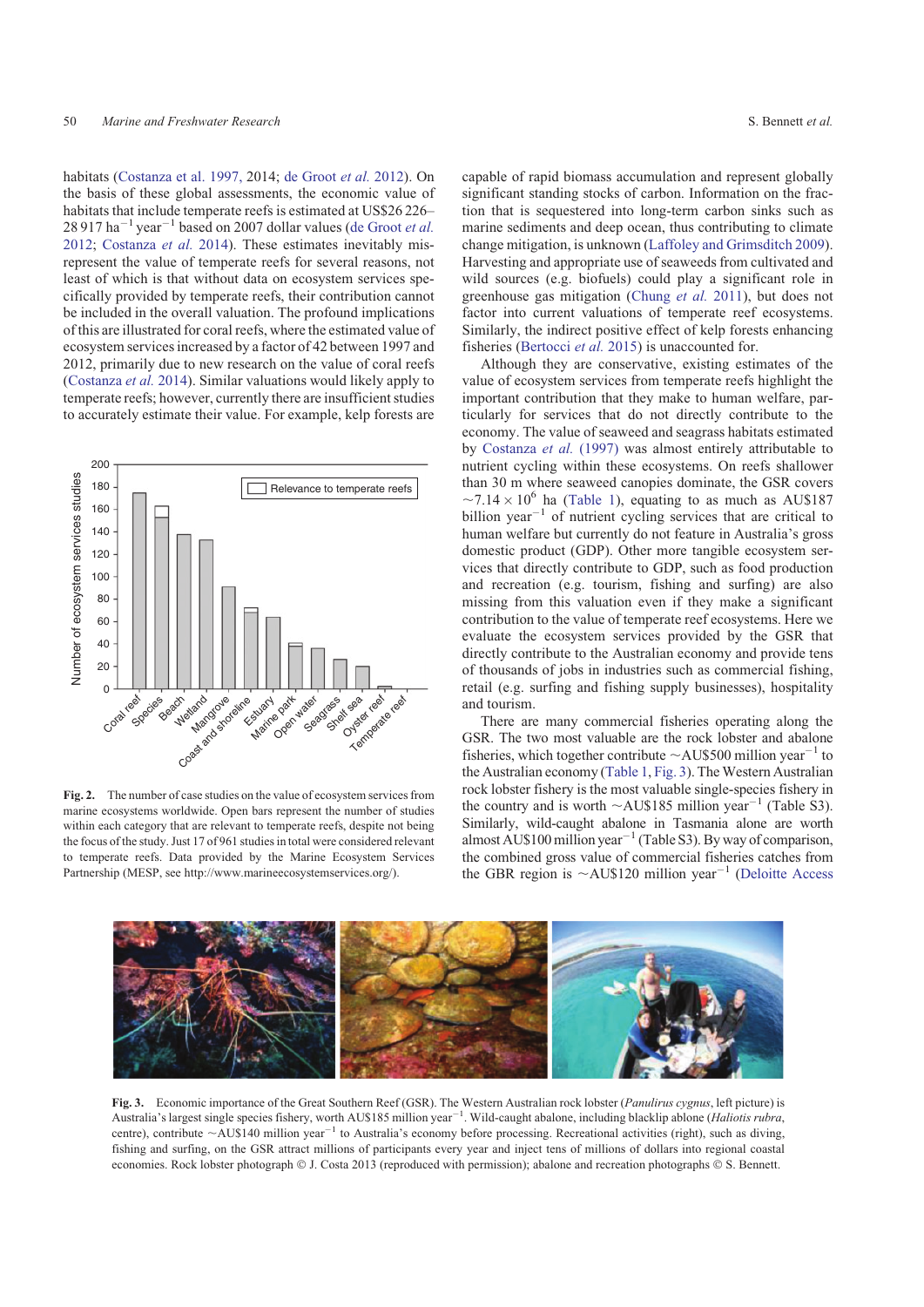[Economics 2013](#page-7-0)), less than one-quarter of the value of rock lobster and abalone on the GSR. Standardised by area, rock lobster and abalone fishing on the GSR is more than seven times more valuable than all commercial fishing on the GBR combined.

The value of tourism directly associated with the GSR has not been measured for any local or regional sections of reef, as far as we are aware. Nevertheless, total tourism expenditure in coastal municipalities immediately adjacent to the GSR provides an approximate indication of its value. Tourism along the GSR represents a multibillion dollar industry (AU\$38 billion year<sup>-1</sup> , based on 2007–08 figures: [Tables 1,](#page-2-0) S4) [\(Tourism Research](#page-8-0) [Australia 2011](#page-8-0)) and is particularly vital to regional economies along the GSR. Of course, not all tourism expenditure can be directly attributed to the GSR and these figures inevitably overestimate direct, reef-related values, particularly in major cities where tourists are attracted for many reasons. Nevertheless, in regional coastal communities alone (i.e. excluding the cities of Sydney, Newcastle, Wollongong, Melbourne, Adelaide and Perth), where reef-related tourism such as fishing, scubadiving, surfing 'reef breaks', whale watching and other ecotourism ventures are a major drawcard, total tourism expenditure is estimated at  $\sim$  AU\$9.8 billion year<sup>-1</sup>, representing  $\sim$  15% of the total economic activity in some regional areas (e.g. Philip Island  $= 18.7\%$ , Tasmanian west coast  $= 16.2\%$ , Kangaroo Island and Tasmanian east  $\text{cos}t = 14\%$ : [Tourism Research](#page-8-0) [Australia 2011\)](#page-8-0). The GSR is therefore a major contributor to the socio-economic fabric of Australia and particularly that of regional coastal communities ([Metcalf](#page-8-0) *et al.* 2014).

Recreational activities on the GSR are similarly large, primarily due to the spatial scale and concentration of population centres along its shores. Approximately 67% of the Australian population live within 50 km of the GSR ([ABS 2001\)](#page-6-0), which if scaled to Australia's 2014 population, equates to 15.9 million people. Of those, it is estimated that  $\sim$ 5.3 million regularly participate in recreational fishing. On the basis of 2001 values, recreational fishing along the GSR is estimated to be worth  $\sim$ AU\$500 million year<sup>-1</sup>, with over 6 million person-fishingdays conducted each year [\(Tables 1](#page-2-0), S5). Nationally, coastalwater fishing effort is the highest among all waterbody-types (41%), with 9.5 million fishing events per year, compared with 35% in estuaries, 11% in rivers, 8% in lakes and dams, and 4% offshore [\(Henry and Lyle 2003\)](#page-7-0). Owing to their size, the highest numbers of recreational fishers in Australia are concentrated adjacent to the major cities of Sydney, Melbourne and Perth, which are also experiencing the highest rates of population growth in the nation. Therefore, although more recent participation rates are not available, the economic value of recreational fishing on the GSR will inevitably have grown over the past decade. The economic value of other forms of recreation on the GSR is difficult to quantify; however, a range of other activities take advantage of the wild natural beauty, pristine waters and healthy ecosystems of the GSR even if not directly associated with its kelp forests. For example, most of the estimated 2.7 million surfers in Australia [\(www.surfingaustralia.com.au](http://www.surfingaustralia.com.au)) live adjacent to the GSR. Much of the recreation and tourism in iconic places such as Phillip Island and Torquay in Victoria, or Margaret River in Western Australia, are based around surfing 'reef breaks' that form on the GSR and attract millions of visitors each year ([Tourism Research Australia 2011\)](#page-8-0).

# Public perception and research investment

Despite its intrinsic and economic value, public perceptions of the Great Southern Reef are low compared with other comparable natural assets in Australia such as the GBR. Similarly, or perhaps as a consequence, rates of research investment into understanding the ecology that underpins the GSR ecosystem are also low.

Quantifying perceptions of the GSR by the Australian public is challenging. We use news reports as a proxy for public awareness but acknowledge that the relationship between news reports and public awareness is not necessarily a simple one ([Duarte](#page-7-0) *et al.* 2008). We searched the online archives of 15 major news outlets from across Australia (Table S6) to investigate the public awareness of temperate reefs, and we compared this to coral reefs, the most comparable major ecosystem in Australia. Following the methods of [Duarte](#page-7-0) *et al.* (2008), the electronic archives were searched during November 2014 to compare the number of news hits for (1) 'temperate reef' and 'coral reef', and (2) 'kelp' and 'coral'. The electronic archives all covered at least two years but did not all cover the same period. Therefore a rigorous analysis of temporal trends in reporting on the different ecosystems was not possible.

The media search revealed that for both comparisons (kelp *v*. coral and temperate reef *v*. coral reef), news reporting was more than an order of magnitude higher for coral reefs than for temperate reefs (Table S6). 'Kelp' accounted for  $2.9\% \pm 0.6$ (mean  $\pm$  s.e.) of the total number of news reports on 'kelp' and 'coral' in Australian media. Similarly 'temperate reefs' accounted for only  $5.6\% \pm 1.8$  (mean  $\pm$  s.e.) of all media reports on 'temperate reef' and 'coral reef'. This finding was consistent irrespective of the geographical location of the media outlet. That is, despite their target audiences living thousands of kilometres away from the nearest coral reef, and immediately adjacent to the GSR, 81–99% of all reef-related stories reported in Tasmanian, Victorian and South Australian newspapers focused on coral or coral reefs.

To ascertain any patterns in public investment in research funding we searched the funding outcomes of all major funding schemes announced by the Australian Research Council since 2010 (project codes DP10, LP10 etc.) ([http://www.arc.gov.au/](http://www.arc.gov.au/applicants/fundingoutcomes.htm) [applicants/fundingoutcomes.htm](http://www.arc.gov.au/applicants/fundingoutcomes.htm), accessed 29 March 2015) for all projects in ecology (FoR code 0602) as well as projects returned using the search words 'coral' and 'kelp'. From the project description it was ascertained whether the project had a coral reef or temperate reef focus. This approach focused the search on the major habitat-formers (corals and kelps) but did not exclude other groups of organisms (e.g. barnacles, fish, anemones) or distinguish between subtidal and intertidal habitats.

The imbalance in news reporting was also reflected in public investment in research funding within Australia, a pattern seen across all major funding schemes. Over the past five years (2010–14), coral reefs received AU\$55.3 million in total research funding from the Australian Research Council, compared with only AU\$4.0 million allocated to temperate reef research ([Fig. 4](#page-5-0)). Australia is a world leader in coral reef research, reflecting decades of investment and the recognition of the importance of coral reef systems. The social, ecological and economic importance of kelp forests in Australia justifies a similar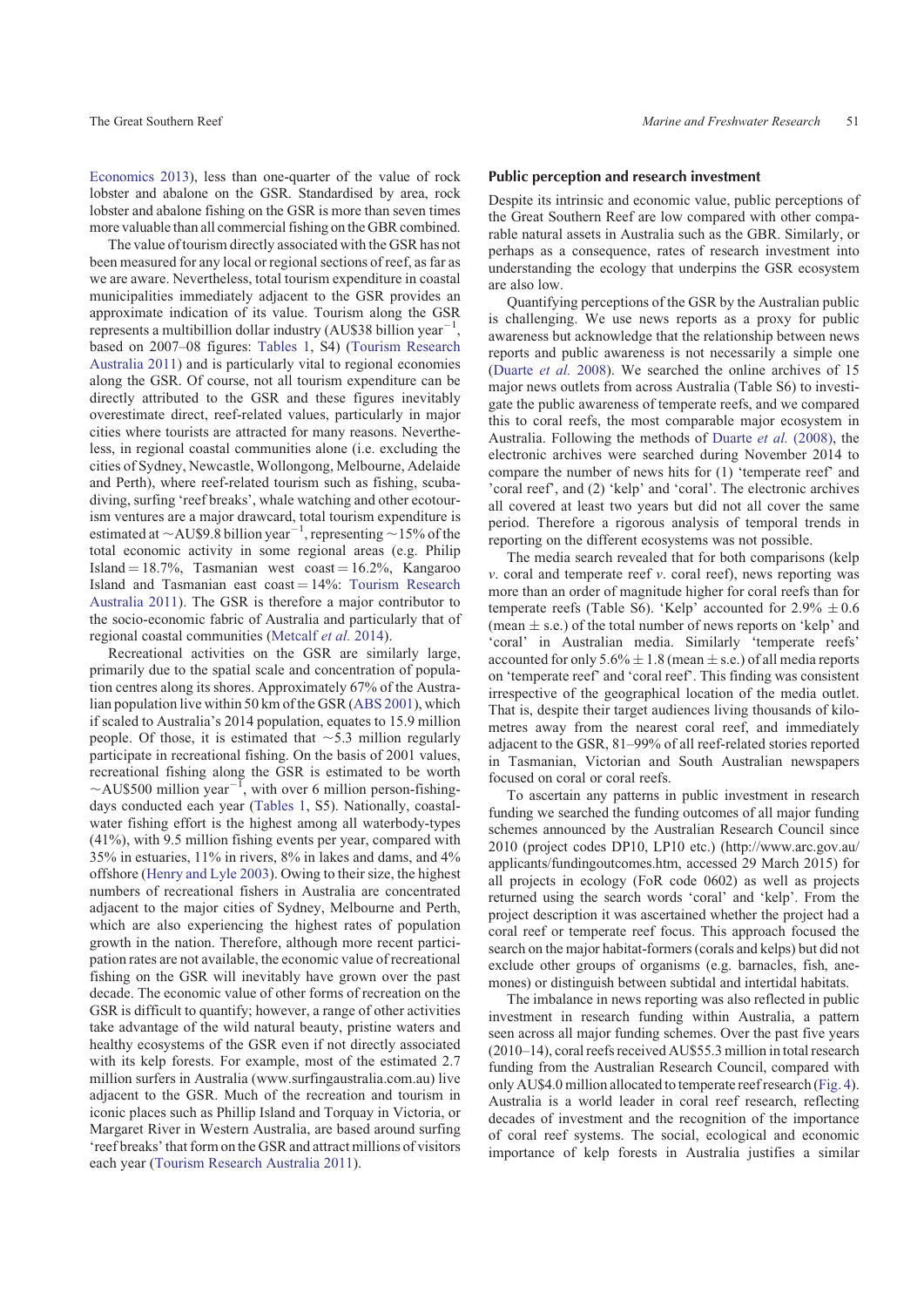<span id="page-5-0"></span>

**Fig. 4.** Public research spending on temperate and coral reef research awarded by the Australian Research Council (ARC) between 2010 and 2015 (DP10–DP15, LP10–LP14, DE12–DE15, FT10–FT14, FL10–FL14, CoE 2014).

commitment to temperate reefs. The current funding imbalance creates a research vacuum on the GSR, and undermines the continued development of sustainable industries and knowledge-based management of the region.

## Status and threats

Like many of Australia's natural assets, the Great Southern Reef is relatively healthy and well managed by global standards. However, with growing pressures from climate change, population growth and coastal urban development, the GSR is at increasing risk, with many areas already showing severe signs of stress and degradation ([Connell](#page-7-0) *et al.* 2008; [Department of](#page-7-0) [Sustainability, Environment, Water, Population and Commu](#page-7-0)[nities 2011](#page-7-0); [Johnson](#page-8-0) *et al.* 2011; [Wernberg](#page-9-0) *et al.* 2011*b*). Warming is currently occurring 2–4 times the global average in the western and south-eastern GSR respectively [\(Pearce and](#page-8-0) [Feng 2007](#page-8-0); [Ridgway 2007;](#page-8-0) [Hobday and Pecl 2014\)](#page-7-0). Warming in the south-eastern GSR has been largely due to increased frequency and size of eddies of the East Australian Current propagating poleward towards Tasmania ([Johnson](#page-8-0) *et al.* 2011). The increased influence of warm nutrient-poor water from the East Australian Current in eastern Tasmania has been associated with dramatic losses of giant kelp (*Macrocystis pyrifera*) forests ([Johnson](#page-8-0) *et al.* 2011). As a consequence, in August 2012 the Australian giant kelp forests became the first marine community to be listed as endangered under the *Environment Protection and Biodiversity Conservation Act* [\(http://www.environment.](http://www.environment.gov.au/resource/giant-kelp-marine-forests-south-east-australia) [gov.au/resource/giant-kelp-marine-forests-south-east-australia](http://www.environment.gov.au/resource/giant-kelp-marine-forests-south-east-australia), accessed 4 June 2015). In 2011, gradual warming on the western GSR was punctuated by an unprecedented marine heatwave that saw summer temperatures reach  $2-6^{\circ}$ C above long-term maxima across almost 2000 km of coastline ([Pearce and Feng 2013](#page-8-0); [Wernberg](#page-9-0) *et al.* 2013*b*). The marine heatwave had catastrophic impacts on the western GSR, resulting in a dramatic loss of kelp forests across more than 960 000 ha of reef in the north-western

GSR (T. Wernberg and S. Bennett, unpub. data) and  $>100$  km range contraction of other dominant canopy-forming seaweeds [\(Smale and Wernberg 2013\)](#page-8-0). Range contractions present a serious risk of species extinction on the GSR because of the combination of lack of suitable habitat for retreat farther south and high rates of endemism (e.g. [Wernberg](#page-9-0) *et al.* 2011*a*). In addition to range contractions and habitat losses, warming is also facilitating the addition of new species as warm temperate and tropical species increase in abundance and expand their ranges poleward (i.e. tropicalisation) into previously cooler environ-ments ([Wernberg](#page-9-0) et al. 2013b; Vergés et al. 2014; [Bennett](#page-6-0) et al. [2015](#page-6-0)*a*). Observed changes include expansion of a subtidal sea urchin (Ling *[et al.](#page-8-0)* 2009), a range of intertidal invertebrates (Pitt *et al.* [2010\)](#page-8-0), zooplankton [\(Johnson](#page-8-0) *et al.* 2011), and coastal fishes [\(Johnson](#page-8-0) *et al.* 2011; Last *[et al.](#page-8-0)* 2011; [Bennett](#page-6-0) *et al.* [2015](#page-6-0)*a*; [Robinson](#page-8-0) *et al.* 2015). In the case of the sea urchin (*Centrostephanus rodgersii*) in the south-eastern GSR, range extension and population expansion has led to overgrazing of kelp forests, resulting in barren formation and reduced fisheries productivity ([Johnson](#page-8-0) *et al.* 2011). Similarly, in the southwestern GSR tropical herbivorous fishes are now preventing the recovery of kelp forests lost during the 2011 marine heat wave [\(Bennett](#page-6-0) *et al.* 2015*a*).

Local stressors are also having an important impact on the health of the GSR. Kelp forests on the eastern ([Coleman](#page-7-0) *et al.* [2008\)](#page-7-0) and central [\(Connell](#page-7-0) *et al.* 2008) GSR have undergone decline and loss adjacent to intense coastal development as a result of localised pollution including nitrogen enrichment from discharge of sewage and storm water [\(Gorman](#page-7-0) *et al.* 2009). Such losses are likely to increase over the next century as the human population increases along the GSR, and as local declines accumulate they eventually coalesce to manifest as regional impacts. Furthermore, there are synergistic impacts between local nitrogen enrichment and global enrichment of carbon dioxide (i.e. ocean acidification: [Connell](#page-7-0) *et al.* 2013) that causes a switch in the competitive dominance between perennial kelp and opportunistic seaweed turfs ([Connell](#page-7-0) *et al.* 2014), favouring the establishment of resilient turf-dominated habitats. Not all areas of the GSR will suffer kelp loss because of the inherent stabilising processes of ecosystems [\(Bennett and Wernberg](#page-6-0) [2014;](#page-6-0) [Bennett](#page-6-0) *et al.* 2015*b*; [Connell and Ghedini 2015\)](#page-7-0) that compensate for increasing effects of multiple disturbances [\(Ghedini](#page-7-0) *et al.* 2015) and broad spatial variation in the importance of particular or multiple stressors [\(Wernberg](#page-9-0) *et al.* 2011*b*). Because impacts ultimately depend on interactions between global and local stressors that might vary from place to place both in nature and in strength (e.g. [Wernberg](#page-9-0) et al. 2010; [Bennett](#page-6-0) [and Wernberg 2014](#page-6-0); [Bennett](#page-6-0) *et al.* 2015*b*), understanding the current and future threats faced by the GSR from a local to continental scale is essential to enable appropriate management of the system and ensure the sustainability of the intrinsic value and ecosystem services derived from it ([Connell and Irving](#page-7-0) [2009;](#page-7-0) [Wernberg](#page-9-0) *et al.* 2011*b*).

#### Management of the GSR in a rapidly changing environment

The fastest rates of population growth in Australia are adjacent to the Great Southern Reef, and the current 16 million people within 50 km of the coast is projected to increase by another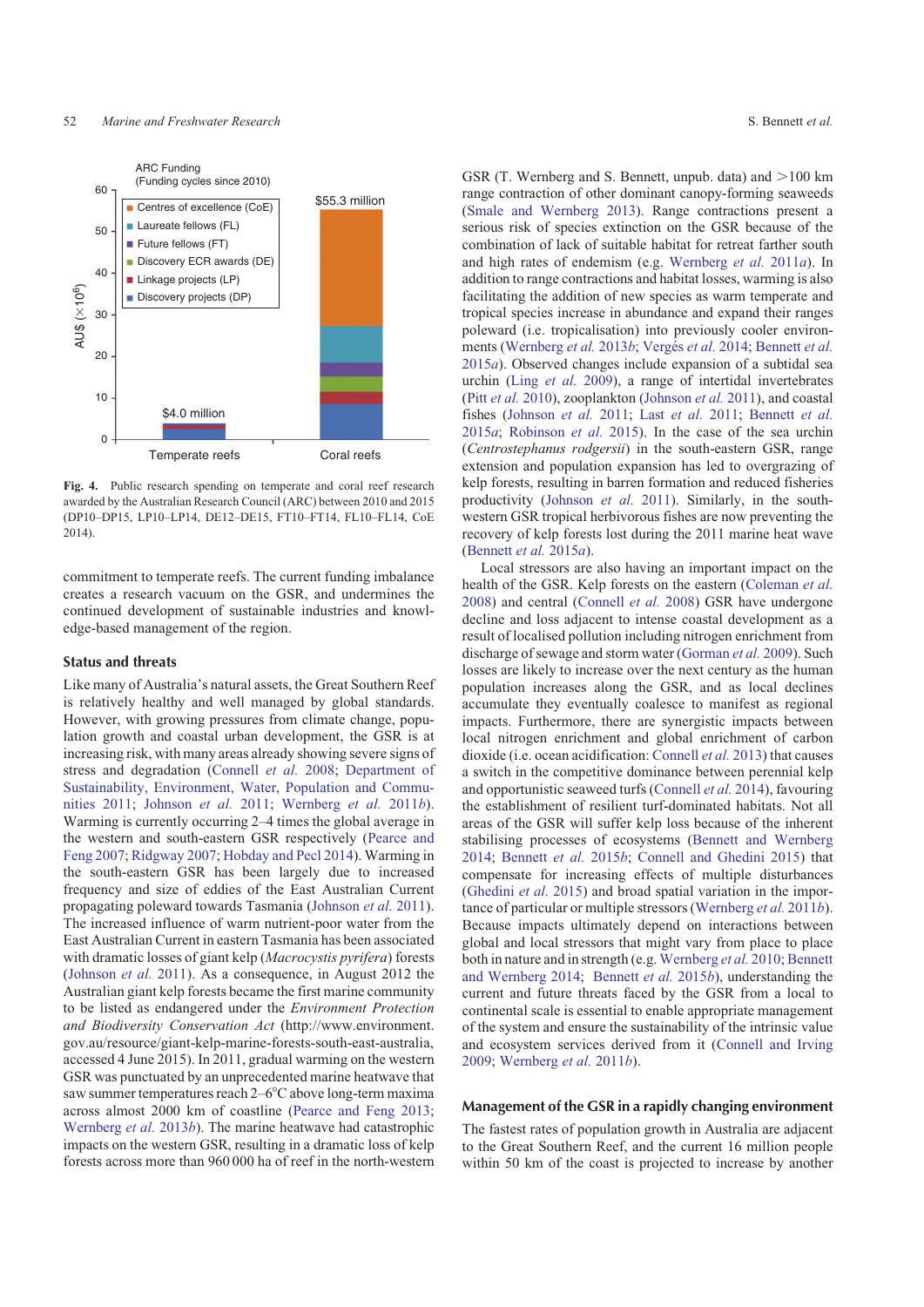<span id="page-6-0"></span>3 million in the next decade and double in size by 2060 (based on a median growth rate 1.6%: [Pink 2013](#page-8-0)). Given the associated increases in urbanisation and coastal development, maintaining and enhancing the social–ecological resilience of the GSR will be difficult in some regions, and losses of some GSR habitats are inevitable. The additional pressures from ongoing climate change will result in a range of existing and novel challenges for management of temperate reefs and associated industries along the southern coast of Australia. Importantly, management of local conditions can alleviate, if not reverse, global stressors ([Wernberg](#page-9-0) *et al.* 2011*b*; [Falkenberg](#page-7-0) *et al.* 2013) and there is substantial local impetus for participation in addressing the problems. For example, a study from South Australia found that households in the immediate area of marine habitat loss were willing to pay up to AU\$67.1 million for improvements to waste-water management to reduce impacts [\(MacDonald](#page-8-0) *[et al.](#page-8-0)* 2015).

Increased recognition of ecological linkages across southern Australia and the GSR as an entity will strengthen the potential for cooperative management among the federal and state governments. As a starting point, greater understanding of the functioning of the GSR entity will be required, with new 'big picture' research focusing on linkages and contrasts across the GSR system. Consistent governance through spatially flexible approaches will likely provide the most ecologically sensible and cost-effective management strategies. For example, currently variable fisheries regulations both within and among states (e.g. licensing, gear restrictions, seasonal closures and bag limits) may need to be harmonised for highly mobile and widespread species whereas locally appropriate management targets (e.g. nitrogen loads: [Gorman](#page-7-0) *et al.* 2009) will be required where regional differences in, for example, sensitivity to water pollution and fishing are recognised [\(Connell 2007\)](#page-7-0). Novel industries that exploit the GSR may arise, including bioprospecting for, and harvesting of, unique seaweed and sponge species, which will require new or cooperative legislation. Recall that our forbearers effectively fished-out native oyster reefs before the formation of the Australian parliament, representing the wholesale loss of thousands of kilometres of temperate habitat needed to maintain fish production and water quality (Alleway and Connell 2015). By recognising the GSR as a holistic and connected system, piecemeal decision-making can be avoided, and the importance of integrated planning and cumulative risk recognised, such that Australia's temperate reefs continue to support and deliver valuable socio-economic and ecological services into the future.

## Conclusions

There is currently a paradoxical (and concerning) mismatch between the low public awareness and investment in Australia's temperate reef ecosystem and its high ecological and economic value for Australian society. By recognising the 'Great Southern Reef' as an entity and defining the benefits derived from it as a whole, we have highlighted the profound importance of this system. This process is only a first step towards a broader discussion about, and greater scrutiny of, the values of the GSR that will engender relationships and perceptions of Australian society towards this system. Given the rapid historical rates of environmental change throughout temperate Australia [\(Lough](#page-8-0) [and Hobday 2011\)](#page-8-0) and projected changes ([Hobday and Lough](#page-7-0) [2011;](#page-7-0) [Oliver](#page-8-0) *et al.* 2014), sustainable and adaptive management of the GSR over the coming decades will require a strong knowledge-base and generation of a public and political will to look after the system, and a commitment that reflects the immense ecological social and economic benefits we derive from the Great Southern Reef.

## Acknowledgements

This work arose from discussions during the 10th International Temperate Reefs Symposium (ITRS) in Perth 2014. The ITRS was sponsored by The University of Western Australia, CSIRO, the Government of Western Australia Department of Fisheries, BMT Oceanica, CSIRO Publishing and Edith Cowan University. S. Bennett and T. Wernberg convened the public forum 'The Forgotten Coast – the State and Future of Australia's Temperate Reefs' and wrote the paper with inputs from all authors. T. Wernberg and S. D. Connell were supported by Australian Research Council Future Fellowships; A. J. Hobday was supported by a travel grant to the ITRS.

#### References

- ABS (2001). Regional population growth. 3218.0. Australian Bureau of Statistics, Canberra.
- Alleway, H. K., and Connell, S. D. (2015). Loss of an ecological baseline through the eradication of oyster reefs from coastal ecosystems and human memory.*Conservation Biology* **29**, 795–804. doi:[10.1111/COBI.](http://dx.doi.org/10.1111/COBI.12452) [12452](http://dx.doi.org/10.1111/COBI.12452)
- Appeltans,W., Ahyong, S. T., Anderson, G., Angel, M. V., Artois, T., Bailly, N., Bamber, R., Barber, A., Bartsch, I., and Berta, A. (2012). The magnitude of global marine species diversity. *Current Biology* **22**, 2189–2202. doi[:10.1016/J.CUB.2012.09.036](http://dx.doi.org/10.1016/J.CUB.2012.09.036)
- Barnes, D. K., and Griffiths, H. J. (2008). Biodiversity and biogeography of southern temperate and polar bryozoans. *Global Ecology and Biogeography* **17**, 84–99.
- Bellwood, D. R., and Meyer, C. P. (2009). Searching for heat in a marine biodiversity hotspot. *Journal of Biogeography* **36**, 569–576. doi[:10.1111/J.1365-2699.2008.02029.X](http://dx.doi.org/10.1111/J.1365-2699.2008.02029.X)
- Bennett, S., and Wernberg, T. (2014). Canopy facilitates seaweed recruitment on subtidal temperate reefs. *Journal of Ecology* **102**, 1462–1470. doi[:10.1111/1365-2745.12302](http://dx.doi.org/10.1111/1365-2745.12302)
- Bennett, S.,Wernberg, T., Harvey, E. S., Santana-Garcon, J., and Saunders, B. (2015*a*). Tropical herbivores provide resilience to a climate mediated phase-shift on temperate reefs. *Ecology Letters* **18**, 714–723. doi[:10.1111/](http://dx.doi.org/10.1111/ELE.12450) [ELE.12450](http://dx.doi.org/10.1111/ELE.12450)
- Bennett, S., Wernberg, T., Anderson, R. J., Bolton, J. J., Bettignies, T. D., Kendrick, G. A., Rodgers, K. L., Shears, N. T., Leclerc, J. C., Lévêque, L., Davoult, D., and Christie, H. C. (2015*b*). Canopy interactions and physical stress gradients in subtidal communities. *Ecology Letters* **18**, 677–686. doi[:10.1111/ele.12446](http://dx.doi.org/10.1111/ele.12446)
- Bertocci, I., Araújo, R., Oliveira, P., and Sousa-Pinto, I. (2015). Potential effects of kelp species on local fisheries. *Journal of Applied Ecology* **52**, 1216–1226. doi[:10.1111/1365-2664.12483](http://dx.doi.org/10.1111/1365-2664.12483)
- Bolton, J. (1994). Global seaweed diversity: patterns and anomalies. *Botanica Marina* **37**, 241–246. doi:[10.1515/BOTM.1994.37.3.241](http://dx.doi.org/10.1515/BOTM.1994.37.3.241)
- Bolton, J. J. (2010). The biogeography of kelps (Laminariales, Phaeophyceae): a global analysis with new insights from recent advances in molecular phylogenetics. *Helgoland Marine Research* **64**, 263–279. doi[:10.1007/S10152-010-0211-6](http://dx.doi.org/10.1007/S10152-010-0211-6)
- Bustamante, R. H., and Branch, G. M. (1996). The dependence of intertidal consumers on kelp-derived organic matter on the west coast of South Africa. *Journal of Experimental Marine Biology and Ecology* **196**, 1–28. doi[:10.1016/0022-0981\(95\)00093-3](http://dx.doi.org/10.1016/0022-0981(95)00093-3)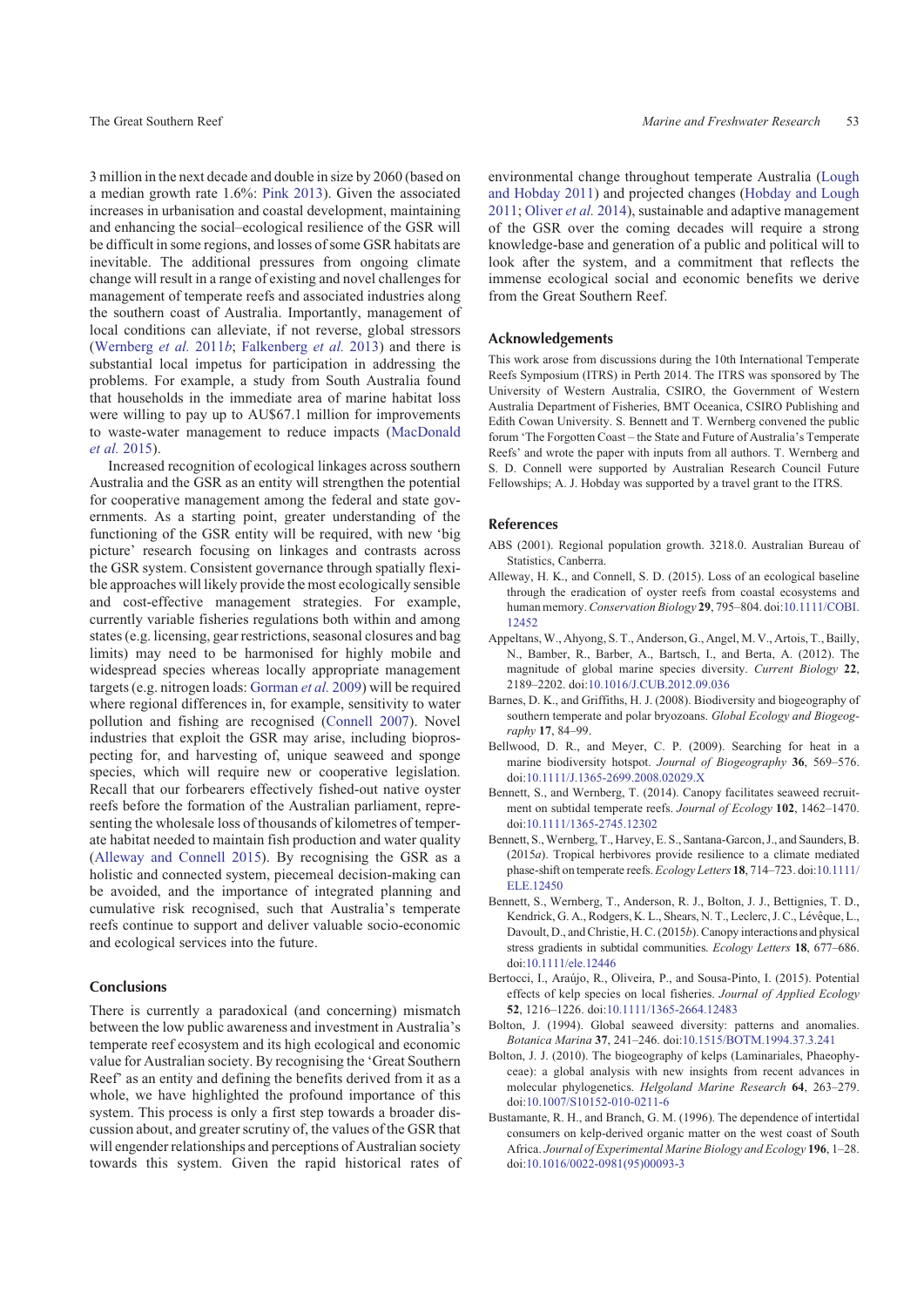- <span id="page-7-0"></span>Butler, A. J., Rees, T., Beesley, P., and Bax, N. J. (2010). Marine biodiversity in the Australian region. *PLoS One* **5**, e11831. doi:[10.1371/JOURNAL.](http://dx.doi.org/10.1371/JOURNAL.PONE.0011831) [PONE.0011831](http://dx.doi.org/10.1371/JOURNAL.PONE.0011831)
- Chung, I. K., Beardall, J., Mehta, S., Sahoo, D., and Stojkovic, S. (2011). Using marine macroalgae for carbon sequestration: a critical appraisal. *Journal of Applied Phycology* **23**, 877–886. doi[:10.1007/S10811-010-](http://dx.doi.org/10.1007/S10811-010-9604-9) [9604-9](http://dx.doi.org/10.1007/S10811-010-9604-9)
- Coleman, M. A., Kelaher, B. P., Steinberg, P. D., and Millar, A. J. K. (2008). Absence of a large brown macroalga on urbanized rocky reefs around Sydney, Australia, and evidence for historical decline. *Journal of Phycology* **44**, 897–901. doi:[10.1111/J.1529-8817.2008.00541.X](http://dx.doi.org/10.1111/J.1529-8817.2008.00541.X)
- Coleman, M. A., Roughan, M., MacDonald, H. S., Connell, S. D., Gillanders, B. M., Kelaher, B. P., and Steinberg, P. D. (2011). Variation in the strength of continental boundary currents determines continentwide connectivity in kelp. *Journal of Ecology* **99**, 1026–1032. doi[:10.1111/J.1365-2745.2011.01822.X](http://dx.doi.org/10.1111/J.1365-2745.2011.01822.X)
- Coleman, M., Feng, M., Roughan, M., Cetina-Heredia, P., and Connell, S. D. (2013). Temperate shelf water dispersal by Australian boundary currents: implications for population connectivity. *Limnology and Oceanography: Fluids and Environments* **3**, 295–309.
- Condie, S. A., and Dunn, J. R. (2006). Seasonal characteristics of the surface mixed layer in the Australasian region: implications for primary production regimes and biogeography. *Marine and Freshwater Research* **57**, 569–590. doi[:10.1071/MF06009](http://dx.doi.org/10.1071/MF06009)
- Condie, S. A., Waring, J., Mansbridge, J. V., and Cahill, M. L. (2005). Marine connectivity patterns around the Australian continent. *Environmental Modelling & Software* **20**, 1149–1157. doi:[10.1016/](http://dx.doi.org/10.1016/J.ENVSOFT.2004.07.005) [J.ENVSOFT.2004.07.005](http://dx.doi.org/10.1016/J.ENVSOFT.2004.07.005)
- Connell, S. D. (2007). Water quality and loss of coral reefs and kelp forests: alternative states and the influence of fishing. In 'Marine Ecology'. (Eds S. D. Connell and B. M. Gillanders.) pp. 556–568. (Oxford University Press: Melbourne.)
- Connell, S. D., and Ghedini, G. (2015). Resisting regime-shifts: the stabilising effect of compensatory processes. *Trends in Ecology & Evolution* **30**, 513–515. doi[:10.1016/J.TREE.2015.06.014](http://dx.doi.org/10.1016/J.TREE.2015.06.014)
- Connell, S. D., and Irving, A. D. (2008). Integrating ecology with biogeography using landscape characteristics: a case study of subtidal habitat across continental Australia. *Journal of Biogeography* **35**, 1608–1621. doi[:10.1111/J.1365-2699.2008.01903.X](http://dx.doi.org/10.1111/J.1365-2699.2008.01903.X)
- Connell, S. D., and Irving, A. D. (2009). The subtidal ecology of rocky coasts: local–regional–biogeographic patterns and their experiental analysis. In 'Marine Macroecology'. (Eds J. D. Witman, R. Roy.) pp. 392–424. (University of Chicago Press: Chicago, IL.)
- Connell, S. D., Russell, B. D., Turner, D. J., Shepherd, A. J. S., Kildea, T. N., Miller, D., Airoldi, L., and Cheshire, A. (2008). Recovering a lost baseline: missing kelp forests from a metropolitan coast. *Marine Ecology Progress Series* **360**, 63–72. doi:[10.3354/MEPS07526](http://dx.doi.org/10.3354/MEPS07526)
- Connell, S. D., Kroeker, K. J., Fabricius, K. E., Kline, D. I., and Russell, B. D. (2013). The other ocean acidification problem:  $CO<sub>2</sub>$  as a resource among competitors for ecosystem dominance. *Philosophical Transactions of the Royal Society of London. Series B, Biological Sciences* **368**(1627), 20120442. doi[:10.1098/RSTB.2012.0442](http://dx.doi.org/10.1098/RSTB.2012.0442)
- Connell, S., Foster, M., and Airoldi, L. (2014).What are algal turfs? Towards a better description of turfs. *Marine Ecology Progress Series* **495**, 299–307. doi[:10.3354/MEPS10513](http://dx.doi.org/10.3354/MEPS10513)
- Costanza, R., d'Arge, R., de Groot, R., Farber, S., Grasso, M., Hannon, B., Limburg, K., Naeem, S., O'Neill, R. V., Paruelo, J., Raskin, R. G., Sutton, P., and van den Belt, M. (1997). The value of the world's ecosystem services and natural capital. *Nature* **387**, 253–260. doi[:10.1038/387253A0](http://dx.doi.org/10.1038/387253A0)
- Costanza, R., de Groot, R., Sutton, P., van der Ploeg, S., Anderson, S. J., Kubiszewski, I., Farber, S., and Turner, R. K. (2014). Changes in the global value of ecosystem services. *Global Environmental Change* **26**, 152–158. doi[:10.1016/J.GLOENVCHA.2014.04.002](http://dx.doi.org/10.1016/J.GLOENVCHA.2014.04.002)
- Day, J. C. (2002). Zoning lessons from the Great Barrier Reef Marine Park. *Ocean and Coastal Management* **45**, 139–156. doi[:10.1016/S0964-5691](http://dx.doi.org/10.1016/S0964-5691(02)00052-2)
- Day, J., Fernandes, L., Lewis, A., and Innes, J. (2003). RAP an ecosystem level approach to biodiversity protection planning. In 'Proceedings of the Second International Tropical Marine Ecosystems Management Symposium. Great Barrier Reef Marine Park Authority', Townsville, Qld, Australia. pp. 251–265. (Great Barrier Reef Marine Park Authority: Townsville, Qld.)

[\(02\)00052-2](http://dx.doi.org/10.1016/S0964-5691(02)00052-2)

- de Bettignies, T., Wernberg, T., Lavery, P. S., Vanderklift, M. A., and Mohring, M. B. (2013). Contrasting mechanisms of dislodgement and erosion contribute to production of kelp detritus. *Limnology and Oceanography* **58**, 1680–1688. doi:[10.4319/LO.2013.58.5.1680](http://dx.doi.org/10.4319/LO.2013.58.5.1680)
- de Groot, R., Brander, L., van der Ploeg, S., Costanza, R., Bernard, F., Braat, L., Christie, M., Crossman, N., Ghermandi, A., and Hein, L. (2012). Global estimates of the value of ecosystems and their services in monetary units. *Ecosystem Services* **1**, 50–61. doi[:10.1016/J.ECOSER.](http://dx.doi.org/10.1016/J.ECOSER.2012.07.005) [2012.07.005](http://dx.doi.org/10.1016/J.ECOSER.2012.07.005)
- Deloitte Access Economics (2013). Economic contribution of the Great Barrier Reef, Great Barrier Reef Marine Park Authority, Townsville.
- Department of Sustainability, Environment, Water, Population and Communities (2011). State of the Environment 2011 – Marine Environment. Independent report to the Australian Government Minister for Sustainability, Environment, Water, Population and Communities. Department of Sustainability, Environment, Water, Population and Communities, Canberra.
- Duarte, C. M., Dennison, W. C., Orth, R. J., and Carruthers, T. J. (2008). The charisma of coastal ecosystems: addressing the imbalance. *Estuaries and Coasts* **31**, 233–238. doi:[10.1007/S12237-008-9038-7](http://dx.doi.org/10.1007/S12237-008-9038-7)
- Falkenberg, L. J., Connell, S. D., and Russell, B. D. (2013). Disrupting the effects of synergies between stressors: improved water quality dampens the effects of future CO<sub>2</sub> on a marine habitat. *Journal of Applied Ecology* **50**, 51–58. doi[:10.1111/1365-2664.12019](http://dx.doi.org/10.1111/1365-2664.12019)
- Ghedini, G., Russell, B. D., and Connell, S. D. (2015). Trophic compensation reinforces resistance: herbivory absorbs the increasing effects of multiple disturbances. *Ecology Letters* **18**, 182–187. doi[:10.1111/ELE.12405](http://dx.doi.org/10.1111/ELE.12405)
- Gorman, D., Russell, B. D., and Connell, S. D. (2009). Land-to-sea connectivity: linking human-derived terrestrial subsidies to subtidal habitat change on open rocky coasts. *Ecological Applications* **19**, 1114–1126. doi[:10.1890/08-0831.1](http://dx.doi.org/10.1890/08-0831.1)
- Graham, M. H., Kinlan, B. P., Druehl, L. D., Garske, L. E., and Banks, S. (2007). Deep-water kelp refugia as potential hotspots of tropical marine diversity and productivity. *Proceedings of the National Academy of Sciences of the United States of America* **104**, 16576–16580. doi[:10.1073/PNAS.0704778104](http://dx.doi.org/10.1073/PNAS.0704778104)
- Henry, G. W., and Lyle, J. M. (2003). The national recreational and Indigenous fishing survey. Fisheries Research and Development Corporation Project 1999/158. Australian Government Department of Agriculture, Fisheries and Forestry, Canberra.
- Hobday, A. J., and Lough, J. M. (2011). Projected climate change in Australian marine and freshwater environments. *Marine and Freshwater Research* **62**, 1000–1014. doi:[10.1071/MF10302](http://dx.doi.org/10.1071/MF10302)
- Hobday, A. J., and Pecl, G. T. (2014). Identification of global marine hotspots: sentinels for change and vanguards for adaptation action. *Reviews in Fish Biology and Fisheries* **24**, 415–425. doi:[10.1007/](http://dx.doi.org/10.1007/S11160-013-9326-6) [S11160-013-9326-6](http://dx.doi.org/10.1007/S11160-013-9326-6)
- Hommersand, M. (1986). The biogeography of the South African marine red algae: a model. *Botanica Marina* **29**, 257–270. doi[:10.1515/BOTM.](http://dx.doi.org/10.1515/BOTM.1986.29.3.257) [1986.29.3.257](http://dx.doi.org/10.1515/BOTM.1986.29.3.257)
- Irving, A. D., and Connell, S. D. (2006). Predicting understorey structure from the presence and composition of canopies: an assembly rule for marine algae. *Oecologia* **148**, 491–502. doi[:10.1007/S00442-006-0389-0](http://dx.doi.org/10.1007/S00442-006-0389-0)
- Jenkins, G. P., and Wheatley, M. J. (1998). The influence of habitat structure on nearshore fish assemblages in a southern Australian embayment: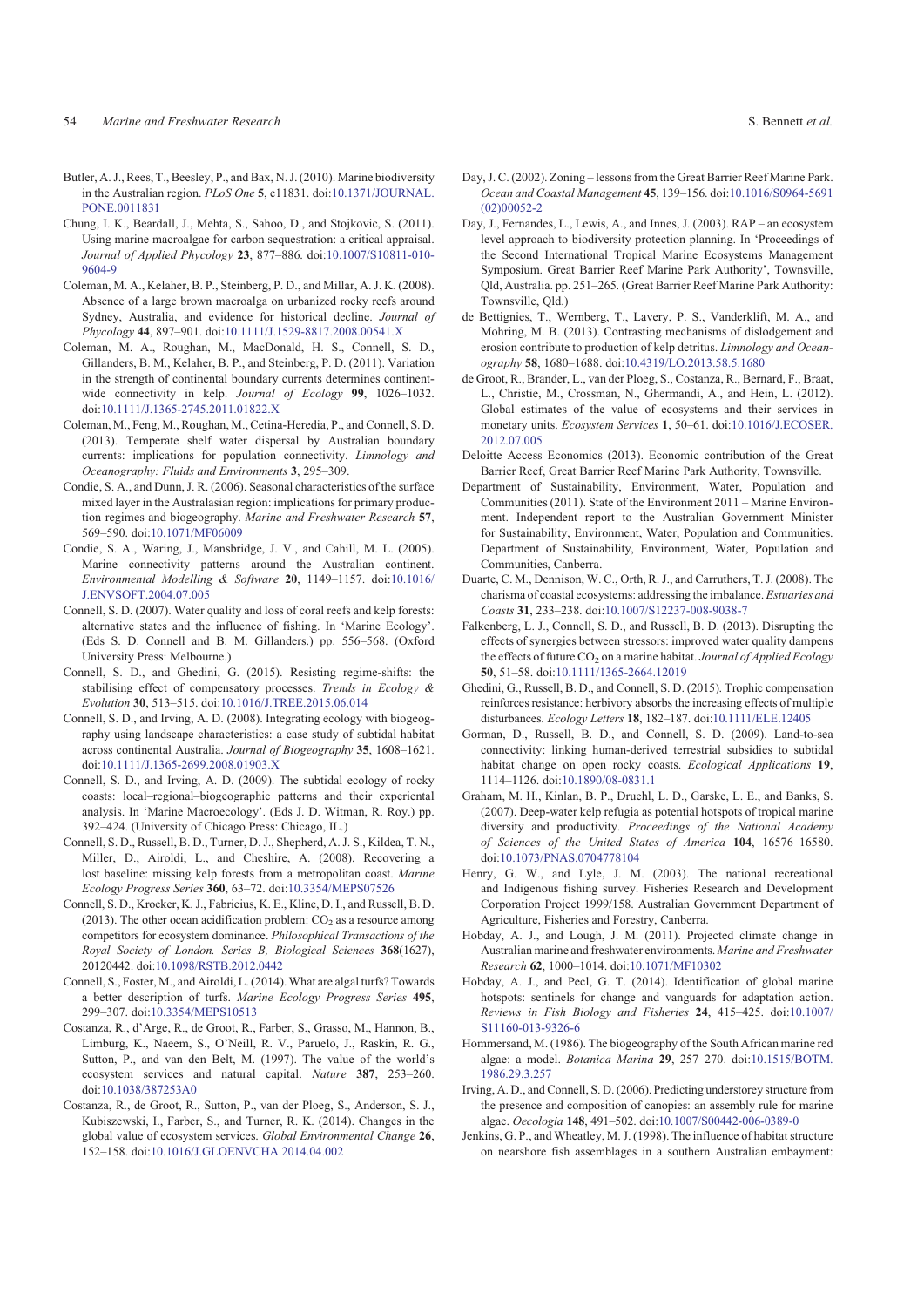<span id="page-8-0"></span>comparison of shallow seagrass, reef-algal and unvegetated sand habitats, with emphasis on their importance to recruitment. *Journal of Experimental Marine Biology and Ecology* **221**, 147–172. doi[:10.1016/S0022-0981\(97\)00121-4](http://dx.doi.org/10.1016/S0022-0981(97)00121-4)

- Johnson, C. R., Banks, S. C., Barrett, N. S., Cazassus, F., Dunstan, P. K., Edgar, G. J., Frusher, S. D., Gardner, C., Haddon, M., Helidoniotis, F., Hill, K. L., Holbrook, N. J., Hosie, G. W., Last, P. R., Ling, S. D., Melbourne-Thomas, J., Miller, K., Pecl, G. T., Richardson, A. J., Ridgway, K. R., Rintoul, S. R., Ritz, D. A., Ross, D. J., Sanderson, J. C., Shepherd, S. A., Slotwinski, A., Swadling, K. M., and Taw, N. (2011). Climate change cascades: shifts in oceanography, species' ranges and subtidal marine community dynamics in eastern Tasmania. *Journal of Experimental Marine Biology and Ecology* **400**, 17–32. doi:[10.1016/J.](http://dx.doi.org/10.1016/J.JEMBE.2011.02.032) [JEMBE.2011.02.032](http://dx.doi.org/10.1016/J.JEMBE.2011.02.032)
- Kerswell, A. P. (2006). Global biodiversity patterns of benthic marine algae. *Ecology* **87**, 2479–2488. doi[:10.1890/0012-9658\(2006\)87\[2479:](http://dx.doi.org/10.1890/0012-9658(2006)87[2479:GBPOBM]2.0.CO;2) [GBPOBM\]2.0.CO;2](http://dx.doi.org/10.1890/0012-9658(2006)87[2479:GBPOBM]2.0.CO;2)
- Knudsen, S. W., and Clements, K. D. (2013). *Kyphosus gladius*, a new species of sea chub from Western Australia (Teleostei: Kyphosidae), with comments on *Segutilum klunzingeri* Whitley. *Zootaxa* **3599**(1), 1–18. doi[:10.11646/ZOOTAXA.3751.1.1](http://dx.doi.org/10.11646/ZOOTAXA.3751.1.1)
- Krumhansl, K., and Scheibling, R. (2012). Production and fate of kelp detritus. *Marine Ecology Progress Series* **467**, 281–302. doi:[10.3354/](http://dx.doi.org/10.3354/MEPS09940) [MEPS09940](http://dx.doi.org/10.3354/MEPS09940)
- Laffoley, D., and Grimsditch, G. D. (2009). 'The Management of Natural Coastal Carbon Sinks.' (IUCN: Gland, Switzerland.)
- Langlois, T. J., Radford, B. T., Van Niel, K. P., Meeuwig, J. J., Pearce, A. F., Rousseaux, C. S., Kendrick, G. A., and Harvey, E. S. (2012). Consistent abundance distributions of marine fishes in an old, climatically buffered, infertile seascape. *Global Ecology and Biogeography* **21**, 886–897. doi[:10.1111/J.1466-8238.2011.00734.X](http://dx.doi.org/10.1111/J.1466-8238.2011.00734.X)
- Last, P. R., White, W. T., Gledhill, D. C., Hobday, A. J., Brown, R., Edgar, G. J., and Pecl, G. (2011). Long-term shifts in abundance and distribution of a temperate fish fauna: a response to climate change and fishing practices. *Global Ecology and Biogeography* **20**, 58–72. doi:[10.1111/](http://dx.doi.org/10.1111/J.1466-8238.2010.00575.X) [J.1466-8238.2010.00575.X](http://dx.doi.org/10.1111/J.1466-8238.2010.00575.X)
- Ling, S., Johnson, C., Ridgway, K., Hobday, A., and Haddon, M. (2009). Climate-driven range extension of a sea urchin: inferring future trends by analysis of recent population dynamics. *Global Change Biology* **15**, 719–731. doi[:10.1111/J.1365-2486.2008.01734.X](http://dx.doi.org/10.1111/J.1365-2486.2008.01734.X)
- Lough, J. M., and Hobday, A. J. (2011). Observed climate change in Australian marine and freshwater environments. *Marine and Freshwater Research* **62**, 984–999. doi:[10.1071/MF10272](http://dx.doi.org/10.1071/MF10272)
- Lourie, S. A., and Vincent, A. C. (2004). Using biogeography to help set priorities in marine conservation. *Conservation Biology* **18**, 1004–1020. doi[:10.1111/J.1523-1739.2004.00137.X](http://dx.doi.org/10.1111/J.1523-1739.2004.00137.X)
- MacDonald, D. H., Ardeshiri, A., Rose, J. M., Russell, B. D., and Connell, S. D. (2015). Valuing coastal water quality: Adelaide, South Australia metropolitan area. *Marine Policy* **52**, 116–124. doi[:10.1016/J.MARPOL.2014.](http://dx.doi.org/10.1016/J.MARPOL.2014.11.003) [11.003](http://dx.doi.org/10.1016/J.MARPOL.2014.11.003)
- Magris, R. A., Pressey, R. L., Weeks, R., and Ban, N. C. (2014). Integrating connectivity and climate change into marine conservation planning. *Biological Conservation* **170**, 207–221. doi:[10.1016/J.BIOCON.2013.](http://dx.doi.org/10.1016/J.BIOCON.2013.12.032) [12.032](http://dx.doi.org/10.1016/J.BIOCON.2013.12.032)
- Mann, K. H. (1973). Seaweeds their productivity and strategy for growth. *Science* **182**, 975–981. doi:[10.1126/SCIENCE.182.4116.975](http://dx.doi.org/10.1126/SCIENCE.182.4116.975)
- Marzinelli, E. M., Williams, S. B., Babcock, R. C., Barrett, N. S., Johnson, C. R., Jordan, A., Kendrick, G. A., Pizarro, O. R., Smale, D. A., and Steinberg, P. D. (2015). Large-scale geographic variation in distribution and abundance of Australian deep-water kelp forests. *PLoS One* **10**(2), e0118390. doi:[10.1371/JOURNAL.PONE.0118390](http://dx.doi.org/10.1371/JOURNAL.PONE.0118390)
- McGowran, B., Li, Q., Cann, J., Padley, D., McKirdy, D. M., and Shafik, S. (1997). Biogeographic impact of the Leeuwin Current in southern Australia since the late middle Eocene. *Palaeogeography,*

*Palaeoclimatology, Palaeoecology* **136**, 19–40. doi:[10.1016/S0031-](http://dx.doi.org/10.1016/S0031-0182(97)00073-4) [0182\(97\)00073-4](http://dx.doi.org/10.1016/S0031-0182(97)00073-4)

- Metcalf, S., van Putten, E., Frusher, S., Tull, M., and Marshall, N. (2014). Adaptation options for marine industries and coastal communities using community structure and dynamics. *Sustainability Science* **9**(3), 247–261.
- O'Hara, T. D., and Poore, G. C. (2000). Patterns of distribution for southern Australian marine echinoderms and decapods. *Journal of Biogeography* **27**, 1321–1335. doi[:10.1046/J.1365-2699.2000.00499.X](http://dx.doi.org/10.1046/J.1365-2699.2000.00499.X)
- Oliver, E. C. J., Wotherspoon, S. J., Chamberlain, M. A., and Holbrook, N. J. (2014). Projected Tasman Sea extremes in sea surface temperature through the twenty-first century. *Journal of Climate* **27**, 1980–1998. doi[:10.1175/JCLI-D-13-00259.1](http://dx.doi.org/10.1175/JCLI-D-13-00259.1)
- Pearce, A., and Feng, M. (2007). Observations of warming on the Western Australian continental shelf. *Marine and Freshwater Research* **58**, 914– 920. doi[:10.1071/MF07082](http://dx.doi.org/10.1071/MF07082)
- Pearce, A. F., and Feng, M. (2013). The rise and fall of the 'marine heat wave' offWestern Australia during the summer of 2010/2011. *Journal of Marine Systems* **111–112**, 139–156. doi[:10.1016/J.JMARSYS.2012.10.009](http://dx.doi.org/10.1016/J.JMARSYS.2012.10.009)
- Phillips, J. A. (2001). Marine macroalgal biodiversity hotspots: why is there high species richness and endemism in southern Australian marine benthic flora? *Biodiversity and Conservation* **10**, 1555–1577. doi[:10.1023/A:1011813627613](http://dx.doi.org/10.1023/A:1011813627613)
- Pink, B. (2013). Population projections, Australia, 2012 to 2101. 3222.0. Australian Bureau of Statistics, Canberra.
- Pitt, N. R., Poloczanska, E. S., and Hobday, A. J. (2010). Climate-driven range changes in Tasmanian intertidal fauna. *Marine and Freshwater Research* **61**, 963–970. doi:[10.1071/MF09225](http://dx.doi.org/10.1071/MF09225)
- Poore, G. C., and Bruce, N. L. (2012). Global diversity of marine isopods (except Asellota and crustacean symbionts). *PLoS One* **7**, e43529. doi[:10.1371/JOURNAL.PONE.0043529](http://dx.doi.org/10.1371/JOURNAL.PONE.0043529)
- Ridgway, K. (2007). Long-term trend and decadal variability of the southward penetration of the East Australian Current. *Geophysical Research Letters* **34**(13), L13613. doi[:10.1029/2007GL030393](http://dx.doi.org/10.1029/2007GL030393)
- Robinson, L. M., Gledhill, D. C., Moltschaniwskyj, N. A., Hobday, A. J., Frusher, S., Barrett, N., Stuart-Smith, J., and Pecl, G. T. (2015). Rapid assessment of an ocean warming hotspot reveals 'high' confidence in potential species' range extensions. *Global Environmental Change* **31**, 28–37. doi[:10.1016/J.GLOENVCHA.2014.12.003](http://dx.doi.org/10.1016/J.GLOENVCHA.2014.12.003)
- Shenkar, N., and Swalla, B. J. (2011). Global diversity of Ascidiacea. *PLoS One* **6**(6), e20657. doi[:10.1371/JOURNAL.PONE.0020657](http://dx.doi.org/10.1371/JOURNAL.PONE.0020657)
- Smale, D. A., and Wernberg, T. (2013). Extreme climatic event drives range contraction of a habitat-forming species. *Proceedings of the Royal Society of London – B. Biological Sciences* **280**, 20122829. doi[:10.1098/RSPB.2012.2829](http://dx.doi.org/10.1098/RSPB.2012.2829)
- Steneck, R. S., and Johnson, C. R. (2013). Kelp forests: dynamic patterns, processes, and feedbacks. In 'Marine Community Ecology'. (Eds M. D. Bertness, J. Bruno, B. R. Silliman and J. J. Stachowicz.) pp. 315–336. (Sinauer Associates: Sunderland, MA.)
- Stöhr, S., O'Hara, T. D., and Thuy, B. (2012). Global diversity of brittle stars (Echinodermata: Ophiuroidea). *PLoS One* **7**(3), e31940. doi:[10.1371/](http://dx.doi.org/10.1371/JOURNAL.PONE.0031940) [JOURNAL.PONE.0031940](http://dx.doi.org/10.1371/JOURNAL.PONE.0031940)
- Thompson, P., Bonham, P., Waite, A., Clementson, L., Cherukuru, N., Hassler, C., and Doblin, M. (2011). Contrasting oceanographic conditions and phytoplankton communities on the east and west coasts of Australia. *Deep-sea Research. Part II, Topical Studies in Oceanography* **58**, 645–663. doi[:10.1016/J.DSR2.2010.10.003](http://dx.doi.org/10.1016/J.DSR2.2010.10.003)
- Tourism Research Australia (2011). The economic importance of tourism in Australia's regions. Tourism Research Australia, Canberra.
- Underwood, A. J., Kingsford, M. J., and Andrew, N. L. (1991). Patterns in shallow subtidal marine assemblages along the coast of New South Wales Australia. *Australian Journal of Ecology* **16**, 231–249. doi[:10.1111/J.1442-9993.1991.TB01050.X](http://dx.doi.org/10.1111/J.1442-9993.1991.TB01050.X)
- Van Soest, R. W., Boury-Esnault, N., Vacelet, J., Dohrmann, M., Erpenbeck, D., De Voogd, N. J., Santodomingo, N., Vanhoorne, B., Kelly, M., and